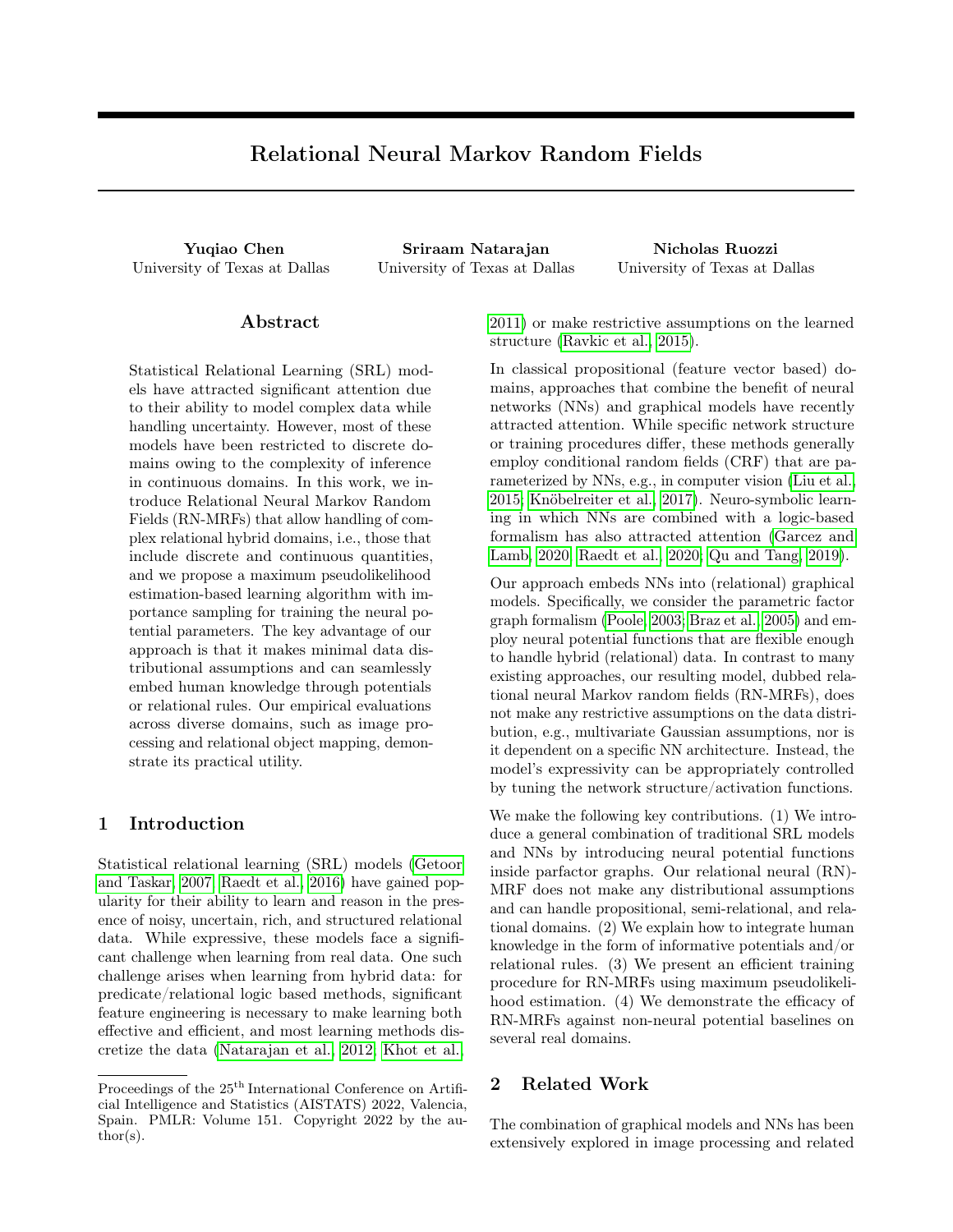areas. The work of [Do and Artieres](#page-8-6) [\(2010\)](#page-8-6) and [Xiong](#page-9-6) [and Ruozzi](#page-9-6) [\(2020\)](#page-9-6) on combining NNs and Markov random fields are the most relevant to the approach herein. [Do and Artieres](#page-8-6) [\(2010\)](#page-8-6) propose neural potential functions in the context of conditional random fields (CRF), where the NN learns a feature representation given the conditional values of a log-linear model. Model weights are then chosen via maximum likelihood estimation. This approach was specifically designed for discrete random variables and additional care is needed in the continuous case to ensure normalizability of the model as well as to ensure that the resulting model fitting procedure can be implemented efficiently. A similar approach was also explored in the relational setting by [Marra and Kuzelka](#page-9-7) [\(2019\)](#page-9-7) where they model the possible world distribution with relational neural network potential, which share similarity with our method, but cannot handle continuous features.

[Xiong and Ruozzi](#page-9-6) [\(2020\)](#page-9-6) consider learning MRF models with NN potentials of the form  $\exp(nn(x))$ , which allows both continuous and discrete domains. Their approach uses the Bethe free energy to perform approximate variational inference for use in the computation of the MLE gradient. Their approach can be applied to learn general MRFs, but as it is not designed to handle relation models, it would be quite slow if applied directly to relational domains. Further as their proposed approximate inference procedure can be unstable, the method also requires an iterative averaging procedure to ensure convergence.

Alternative approaches that combine CRFs and NNs have used NNs to select the CRF parameters. These approaches have been particularly popular in computer vision applications in which large-scale models are common, e.g., [\(Liu et al., 2015;](#page-8-2) [Zheng et al., 2015;](#page-9-8) [Knöbelre](#page-8-3)[iter et al., 2017\)](#page-8-3). In these settings, the CRFs often have a simple structure and restricted potential functions, e.g., Gaussian, in order to make (approximate) inference practical. Other approaches have demonstrated that there is a close connection between approximate MAP inference and recurrent NNs [\(Wu et al., 2016\)](#page-9-9).

There are also approaches like Deep ProbLog [\(Man](#page-9-10)[haeve et al., 2018\)](#page-9-10), which try to combine NNs with probabilistic reasoning models. In Deep ProbLog, neural predicates are used to handle low level features, and high level relationship between predicates are defined by the logical models, while in our methods, NNs models the dependencies among predicates and functions.

In comparison with most existing related works, which only focus on either discrete models, models that are conditioned on continuous variables, or Gaussian models, the main novelty of the proposed method is that it has the ability to learn and predict complicated distributions of continuous variables, and at the same time provides a mechanism for incorporating human knowledge for better performance. In additionally, our models could be reduced to Neural MLN [\(Marra and](#page-9-7) [Kuzelka, 2019\)](#page-9-7) or Neural CRF [\(Do and Artieres, 2010\)](#page-8-6) if only discrete latent variables are present.

## 3 Preliminaries

A Markov random field (MRF) consists of a hypergraph  $G = (\mathcal{V}, \mathcal{C})$ , with variable nodes V and a set of hyperedges C. Each node  $i \in V$  is associated with a variable  $x_i$  with domain  $\mathcal{X}_i$ . We consider hybrid MRFs in which  $\mathcal{X}_i$  could be either discrete or continuous. Each hyperedge  $c \in \mathcal{C}$  is associated with a non-negative potential function  $\phi_c : \mathcal{X}_c \to \mathbb{R}_{\geq 0}$ , where  $\mathcal{X}_c = \cup_{i \in c} {\{\mathcal{X}_i\}}$ is the union of variables in the hyperedge  $c$ . Often, the nonnegative potential functions are represented in exponential form as  $\phi_c(x_c) = \exp f_c(x_c)$ , with  $f_c : \mathcal{X}_c \to \mathbb{R}$ . An MRF defines a joint probability distribution over joint variables  $x \in \bigcup_{i \in \mathcal{V}} \{\mathcal{X}_i\}$ 

$$
p(x) = \frac{1}{Z} \prod_{c \in C} \phi_c(x_c) = \frac{1}{Z} \exp \left( \sum_{c \in C} f_c(x_c) \right),
$$

where the normalization  $Z = \sum_{x} \prod_{c \in \mathcal{C}} \phi_c(x_c)$  (sums are replaced by integration for continuous variables).

Fitting MRFs to Data: Often, the potential functions are restricted to specific functional forms determined by a fixed set of parameters,  $\theta$ . Given M training data points,  $x^{(1)}, \ldots, x^{(M)}$ , the MRF and the corresponding distribution  $p(x)$  can be fit to data via maximum likelihood estimation (MLE) by applying gradient ascent to maximize the log-likelihood (LL),

$$
\log l(x^{(1)}, \dots, x^{(M)}; \theta) = \sum_{m=1}^{M} \log p(x^{(m)}; \theta).
$$

The computation of the gradient in each step requires exact or approximate inference over the whole model. Exact inference is intractable in all but the simplest of models, and in large graphical models, e.g., relational models with a large number of instances, even approximate inference procedures can be computationally expensive especially in the case of hybrid models.

As an alternative to MLE the pseudolikelihood (PL) [\(Besag, 1974\)](#page-8-7), tries to avoid the expensive inference step of MLE. The PL method approximates  $p(x; \theta)$  as a product of univariate conditional distributions.

$$
p(x; \theta) \approx \prod_{i \in \mathcal{V}} p(x_i \mid x_{\mathcal{V} \setminus i}) = \prod_{i \in \mathcal{V}} p(x_i \mid MB_i),
$$

where

$$
p(x_i | MB_i) = \frac{\exp \sum_{c \supset i} f_c(x_i | x_{c \setminus i})}{Z_i(MB_i)},
$$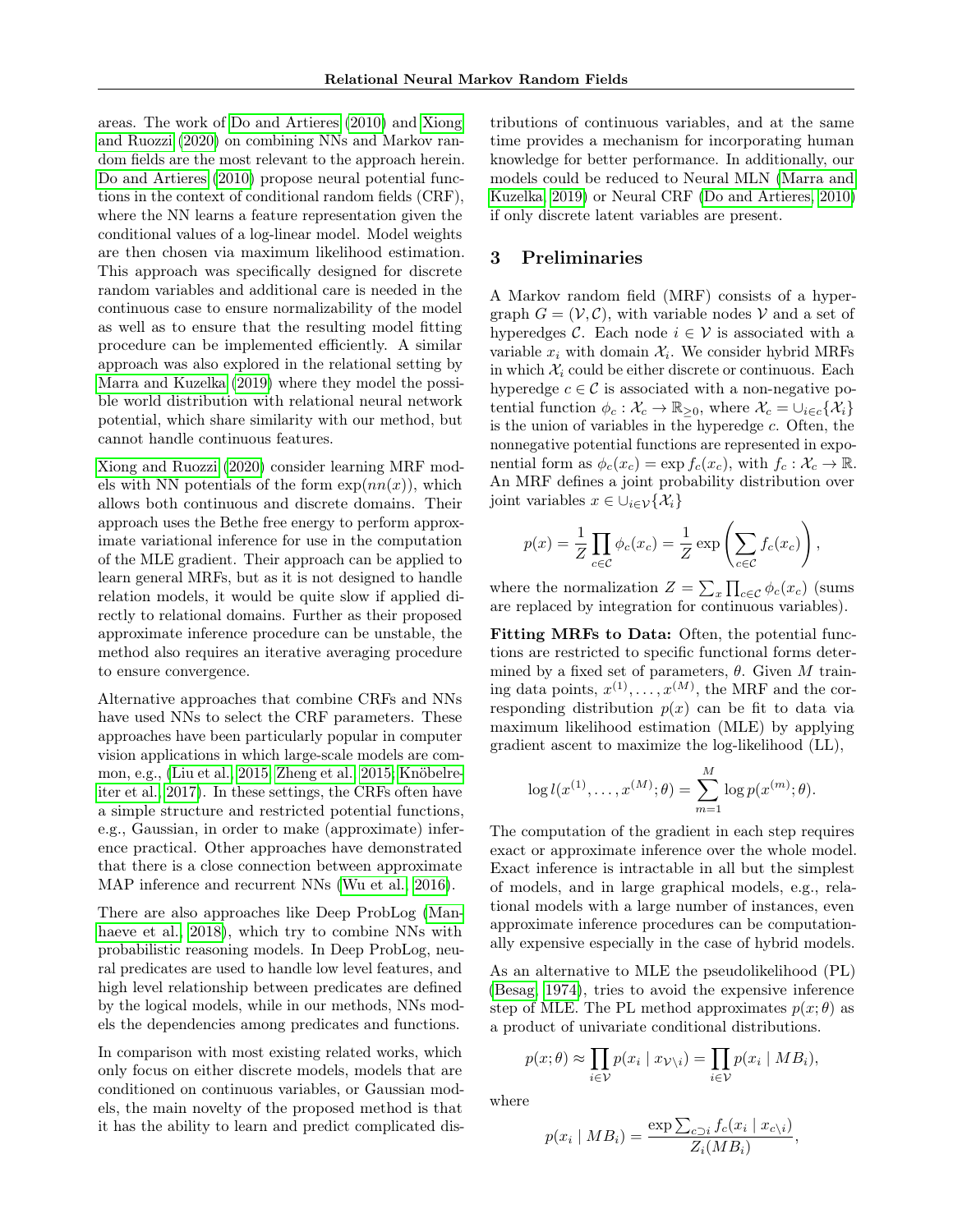$MB_i = \bigcup_{c \supset i} \{x_c \setminus x_i\}$  is the Markov blanket of node  $i$ , and  $Z_i$  is a normalization term, which ensures that  $p(x_i \mid MB_i)$  is a valid conditional probability distribution. Learning then attempts to find the model parameters that maximize the log-PL.

$$
\log l(x^{(1:M)}; \theta) \approx \frac{1}{M} \sum_{m} \sum_{i \in \mathcal{V}} \log p(x_i^{(m)} \mid MB_i^{(m)}; \theta).
$$

Computing the gradient with respect to the parameters yields

$$
\nabla \log l(x^{(1:M)}; \theta) = \frac{1}{M} \sum_{m} \sum_{i \in \mathcal{V}} \sum_{c \supset i} \left[ \nabla f_c(x_c^{(m)}; \theta_c) - \mathbb{E}_{p(x_i | MB_i^{(m)}; \theta)} \left( \nabla f_c(x_i, x_{c \setminus i}^{(m)}; \theta_c) \right) \right].
$$
\n(1)

The first term in the gradient of the log-PL involves the gradient of the log-potentials with respect to  $\theta_c$ . The second term, which comes from the gradient of  $log Z_i$ , involves an expectation with respect to the conditional distributions in the PL approximation. In the discrete case, the expectation is usually computed by enumerating all possible assignments. In the continuous case, the integral may not be computable in closed form and may need to be estimated numerically.

Relational MRFs: Our key goal is to model the relations between attributes of objects by MRFs, which we represent as relational Markov random fields. We take an approach similar to lifted first-order models [\(Poole,](#page-9-5) [2003;](#page-9-5) [Choi et al., 2010\)](#page-8-8). In our relational MRFs, we use atoms to refer the attributes of objects compactly, e.g., an *atom* could be  $smoke(P)$  or  $friend(P, P')$ , indicating that a person smokes or that a person has friendship with another person, where  $P$  and  $P'$  are both logical variables that could be instantiated as any possible person. Given a set of logical variables, L, a substitution  $\delta$ is an assignment of instances to  $L$ , e.g., in a predicate smoke(P) under the substitution  $\delta = \{P \to John\},\$ the instantiated atom is  $smoke(John)$ .

Similar groups of attributes/objects are represented in the form of parametric factors, parfactor $(\phi, A, L, C)$ , where  $\phi$  is the potential function, A a set of *atoms*,  $L$  a set of logical variables, and  $C$  is the constraint deciding allowable substitutions. A relational MRF is defined by  $\mathcal F$  a set of parfactors, and is equivalent to an MRF after grounding (instantiating atoms with all possible substitutions). Similar to MRFs, a relational MRF defines a joint distribution over  $RV(F)$  the set of all variables in the grounded graph.

$$
P(RV(\mathcal{F})) = \frac{1}{Z} \prod_{h \in \mathcal{F}} \prod_{\delta \in \Delta_h} \phi_h(A_h \delta),
$$

where  $\Delta_h$  is the set of possible substitutions to logical variables L of parfactor h, and  $A_h \delta$  is the set of grounded variables obtained by grounding  $A_h$  with  $\delta$ .

# 4 Relational Neural Markov Random Fields

We now introduce relational neural Markov random fields (RN-MRFs), a generic MRF model that combines the expressiveness of NNs and the representational power of relational MRFs. For RN-MRFs, we propose to use NNs to model the log-potential functions. This type of potential can be arbitrarily expressive, allowing us to capture complex relationships among the model variables. The expressiveness can be tuned by altering the NN structure, the activation functions, and the training technique, e.g., using dropout.

<span id="page-2-0"></span>We introduce two types of neural potential functions. First, for continuous domains with explicit boundaries, say  $[-1, 1]$  and  $[0, 1.5]$ , the potential function is defined as  $\phi_{nn}(x_c) = \exp nn(x_c)$ , where  $nn(x_c)$  is an artificial NN, e.g., MLP, with input dimension equal to dimension of the hyperedge c that takes each variable  $x_i, i \in \mathcal{C}$ as input to the NN. For typical choices of activation functions, e.g., ReLU, the resulting potential will be integrable over the domain of interest.

For unbounded domains, such as  $(-\infty, +\infty)$ , the potential function might not be normalizable, i.e., the corresponding integral may not exist. As a simple example, if  $nn(x)$  is a linear function of x, the potential function is not integrable over  $(-\infty, \infty)$  as it can attain arbitrarily large values depending on the choice of x. Such a potential does not correspond to a probability distribution, which creates representational issues as well as algorithmic issues. To ensure normalizability, we propose to have potentials of the form  $\phi(x_c) = \phi_0(x_c) \cdot \phi_{nn}(x_c)$ , where  $\phi_0(x_c)$  is a helper distribution chosen to ensure normalizability.

As an example, if the neural net consists only of ReLU activations, then the resulting NN will be piecewise linear. Thus, the product of a Gaussian helper potential and the neural net potential will be piecewise-Gaussian (the sum of a negative quadratic function with a linear term is still a negative quadratic function). This is the approach to normalizability that we will adopt. If, in addition, the helper distribution is easy to sample from, we will see that it can be used to estimate the integrals that are required to compute the gradient of the log-pseudolikelihood.

Similar to relational MRFs, RN-MRFs are defined by a tuple parfactor( $\phi_0, \phi_f, A, L, C$ ), where  $\phi_f$  is not limited to NN potentials and can include other types of potentials such as Markov Logic Network (MLN) rules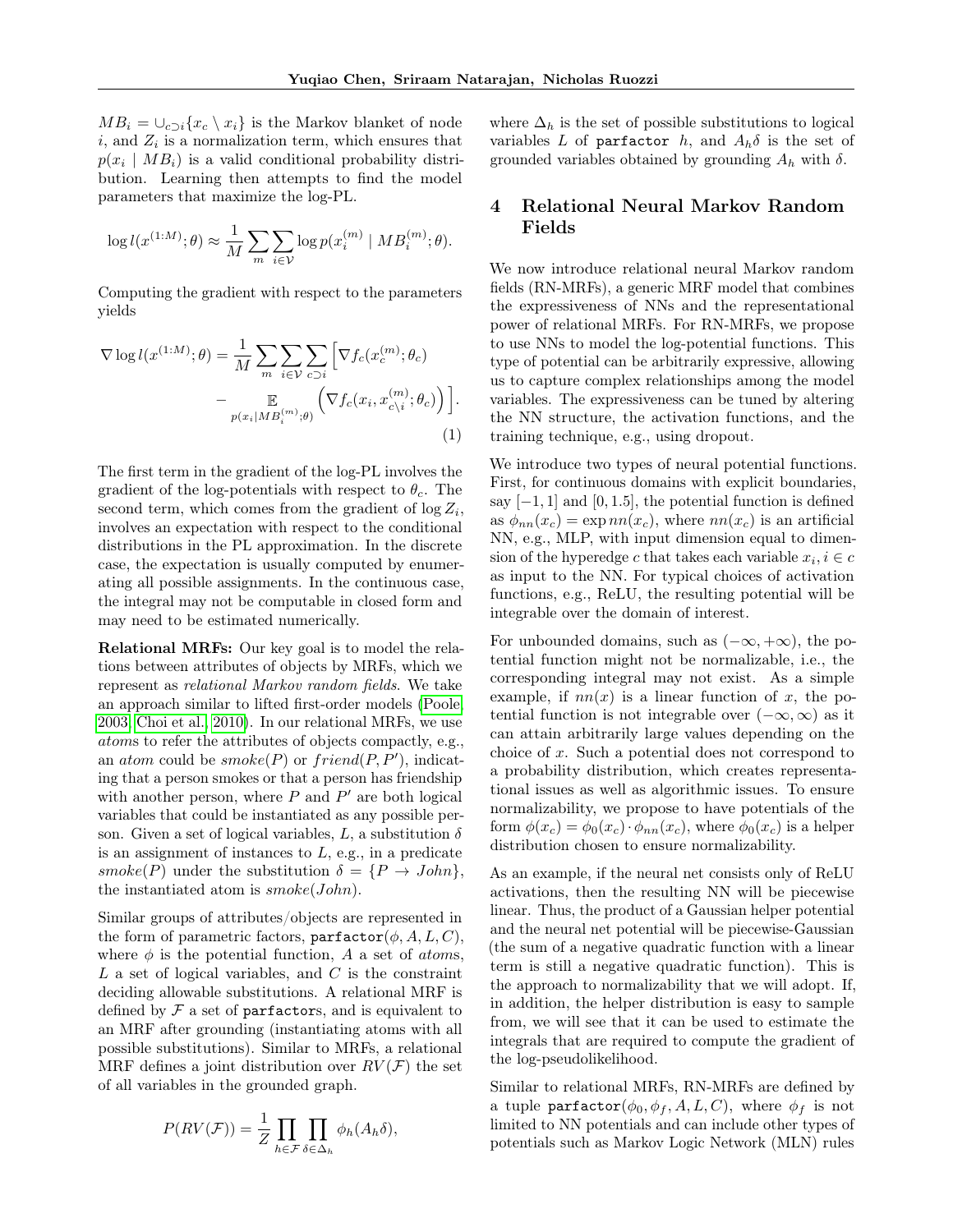[\(Richardson and Domingos, 2006\)](#page-9-11). Bounded domains do not require helper functions, and they can be set to uniform distributions over the appropriate domains. The joint distribution corresponding to an RN-MRF can be factorized as a product of a joint neural potential and a helper distribution.

$$
P(RV(\mathcal{F})) = \frac{1}{Z} \prod_{h \in \mathcal{F}} \prod_{\delta \in \Delta_h} \phi_{nn}(A_h \delta) \cdot \phi_0(A_h \delta)
$$

$$
= P_{nn}(RV(\mathcal{F})) \cdot P_0(RV(\mathcal{F}))
$$

#### 4.1 Encoding Human Knowledge

One of the key attractive features of RN-MRFs is the ability to encode human knowledge in three different ways: (1) altering the structure of the model, i.e., assuming dependencies among a set of object attributes by creating a parfactor among a set of  $atoms$ ,  $(2)$ designing the potential functions, i.e., by specifying the helper function, mapping features, or tuning the NN structure, and (3) adding (weighted) logic rules that define new relationships between features.

Consider a simple image denoising task in which the goal is to predict the original image given the noisy image. Below, we describe a possible RN-MRF to model relationships among pixels in this scenario. We use the notation *helper: potential* to describe the model.

$$
LG(1,0,1): \phi_{nn1}(|val(P_1) - val(P_2)|) \text{ st. } nb(P_1, P_2)
$$
  

$$
LG(1,0,1): \phi_{nn2}(|obs(P) - val(P)|),
$$
 (2)

where the first (parfactor) rule states that there exists a dependency between the values of adjacent pixels  $({P_1, P_2})$ , the second rule states that there is a relationship between observed and true values of every pixel P, and the helper functions are specified as a two dimensional linear Gaussians (LG) with  $slope = 1$ ,  $intercept = 0$ , and  $variance = 1$ .

For the helper distributions, we typically use either categorical distributions for discrete domains, multivariate Gaussians (or mixtures of Gaussians) for continuous domains, and categorical Gaussians for hybrid domains. The parameters of the helper functions can be learned if desired.

The above rules provide an example of the first mode of human knowledge integration. These two rules also include the second mode of knowledge integration where the relationships are precisely defined. For instance, the first rule specifies that the helper distribution is a linear Gaussian. The second rule also defines a linear Gaussian helper distribution on the absolute difference between the observed and true values of every pixel. Typically, when dealing with two pixels  $P_1$  and  $P_2$ , they will both be employed as two different inputs

for a neural net. However, the first parfactor allows for a preprocessing step that computes the absolute difference between the pixels and uses that as the input. This is akin to feature mapping for standard supervised learning.

The third method to encode the human knowledge is to specify parfactors with (soft) logical rules that define potential functions with a tunable weight parameter. The higher the weight, the higher the probability of the rule being true for a given data set [\(Richardson](#page-9-11) [and Domingos, 2006\)](#page-9-11). For instance, consider a robot mapping domain where the task is to predict the type of an observed segment S given the length and depth of all segments. Length and depth are continuous features, while type is discrete  $\langle 'W', 'D', 'O' \rangle$ , representing Wall, Door, and Other. We can express this in the RN-MRF formalism by introducing the following potentials/helpers.

$$
U: \phi_{nn}(length(S), depth(S), type(S))
$$
  
\n
$$
U: \phi_{mln1}(length(S) > 0.5 \Rightarrow type(S)! = W')
$$
  
\n
$$
U: \phi_{mln2}(type(S_1) = D' \Rightarrow type(S_2)! = D')
$$
  
\n
$$
st. nb(S_1, S_2),
$$

where  $U$  is a uniform distribution, which is equivalent to not having a helper function.

<span id="page-3-0"></span>The first parfactor uses the NN potential to model the conditional type distribution given the segment's length and depth. Since this dataset is small, using only the data observations to train the neural nets could result in overfitting. The second parfactor specifies that if the length of segment is larger than 0.5, it should be of type  $Wall.$  The logical formula can be computed given the length and the type, resulting in a binary value True/False (or  $0/1$ ), indicating whether or not the logical formula is satisfied.

The potentials are of the form  $\phi_{mln}(x_c) = \exp[w + \phi_{mln}(x_c)]$  $logic(x_c)$ , where w is a learnable parameter representing the strength of the rule. If the rule is satisfied, the potential value will be  $\exp w$ , otherwise it is 1. The potential could also be used in representing the interrelationship between objects. For example in the third parfactor, the rule means that for a pair of adjacent segments, if one is of type Door, the other one should not be of the same type. This captures the knowledge that it is less likely for two doors to be next to each other. In addition, hybrid rules that use continuous values of the objects could also be employed.

#### 5 Learning RN-MRFs

The main challenge when learning RN-MRFs is the presence of continuous variables. Most current learning algorithms do not support hybrid domains with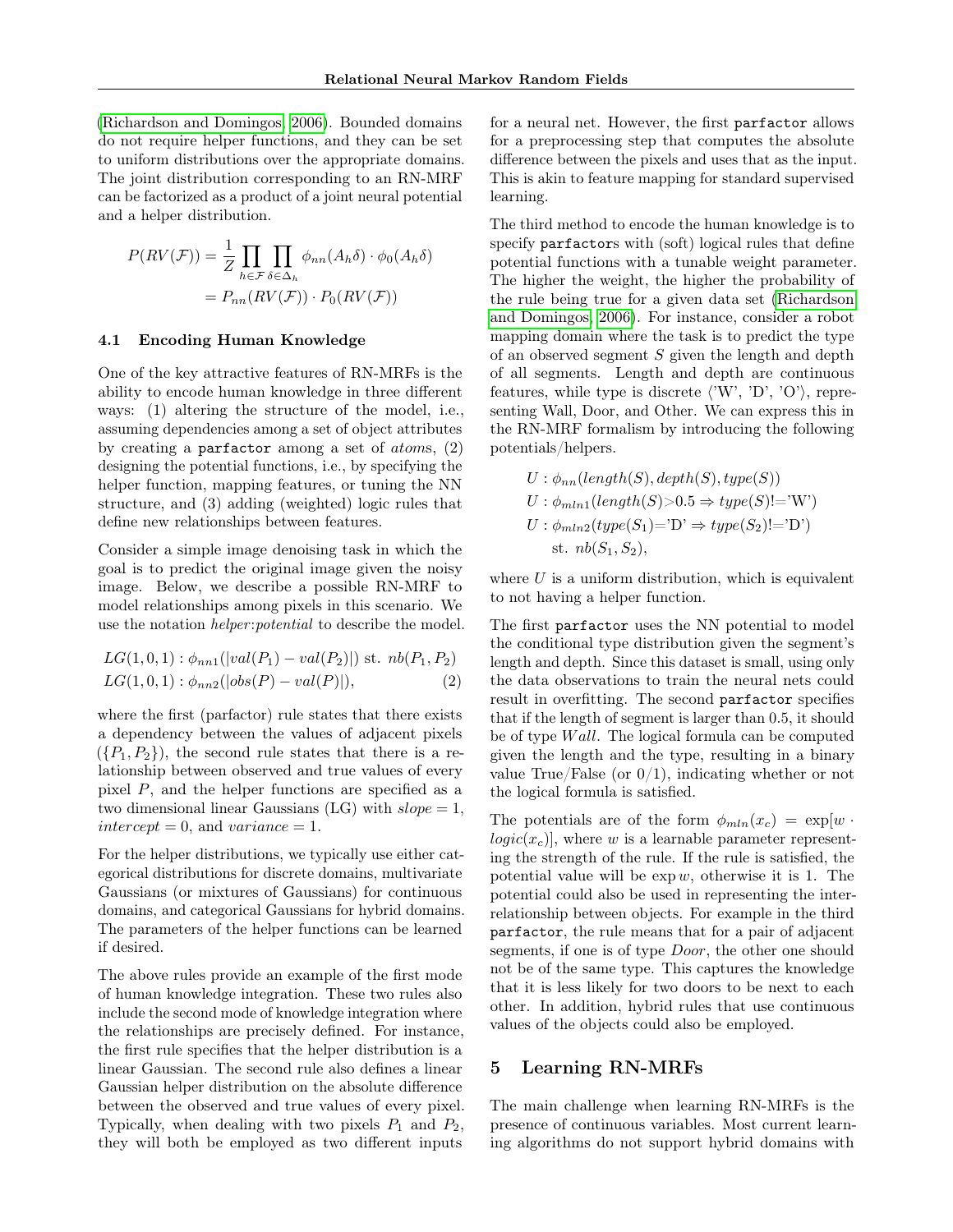arbitrary potentials. One recent exception is the MLE algorithm proposed by [Xiong and Ruozzi](#page-9-6) [\(2020\)](#page-9-6). While MLE could potentially be used to learn the model parameters, computing the gradient of the log likelihood requires inference, which is intractable for large MRFs or models with complicated potential functions. In relational settings, the size of the grounded RN-MRF is typically too large to admit efficient inference, and we are interested in models in which the potential functions are arbitrary. Hence, we propose to learn our model with maximum pseudolikelihood estimation instead. The MPLE approach learns the model parameters by maximizing the log-pseudolikelihood given the data, usually with gradient ascent. In the computation of the gradient of the log-pseudolikelihood, as in [\(1\)](#page-2-0), two terms are considered: the gradient of the log-potential functions and the expectation of the log-potentials with respect to the local conditional distributions. For training the parameters of the NNs, we can first calculate the gradient of the pseudolikelihood with respect to the output of the neural net and then apply back propagation to obtain the gradient of the network parameters.

While computing the first piece of the gradient is straightforward, calculating the expectation term is nontrivial. This is because there is not a closed form equation for computing the expectation of an arbitrary function with respect to an arbitrary continuous distribution. We propose to use (self-normalized) importance sampling for the calculation.

$$
\mathbb{E}_{p(x_i|MB_i^{(m)})}\nabla nn_c(x_i, x_{c\backslash i}^{(m)})
$$
\n
$$
= \int_{-\infty}^{\infty} p(x_i|MB_i^{(m)}) \cdot \nabla nn_c(x_i, x_{c\backslash i}^{(m)}) dx_i
$$
\n
$$
= \int_{-\infty}^{\infty} \frac{b_i(x_i)}{\int_{-\infty}^{\infty} b_i(\hat{x}_i) d\hat{x}_i} \cdot \nabla nn_c(x_i, x_{c\backslash i}^{(m)}) dx_i
$$
\n
$$
\approx \frac{1}{\sum_{n\sim Q} \frac{b_i(x_i^{(n)})}{Q(x_i^{(n)})}} \sum_{n\sim Q} \frac{b_i(x_i^{(n)})}{Q(x_i^{(n)})} \cdot \nabla nn_c(x_i^{(n)}, x_{c\backslash i}^{(m)}),
$$
\n(3)

where  $b_i(x_i) = \prod_{h \supset i} \phi_h(x_i, x_{h \setminus i}^{(m)})$  $\binom{m}{h\setminus i}$ , and Q is a proposal distribution from which we can draw samples for approximating the integral. In the case that the variable i is bounded, the proposal distribution could be chosen to be a uniform distribution over the objects in the domain.

In case of unbounded domains and/or non-trivial helper functions, the proposal could be the product of helper functions that make up the conditional distribution, i.e.,  $Q(x_i) = \prod_{h \supset i} \phi_{0_h}(x_i, x_{h \setminus i}^{(m)})$  $\binom{m}{h\setminus i}$ . As the potentials in RN-MRFs are the product of helper functions and the neural potentials, the computation of the ratio  $\frac{b_i(x_i)}{Q(x_i)}$ 

can be simplified.

$$
\frac{b_i(x_i)}{Q(x_i)} = \frac{\prod_{h \supset i} \phi_{0_h}(x_i, x_{h \setminus i}^{(m)}) \cdot \phi_{nn_h}(x_i, x_{h \setminus i}^{(m)})}{\prod_{h \supset i} \phi_{0_h}(x_i, x_{h \setminus i}^{(m)})}
$$
\n
$$
= \prod_{h \supset i} \phi_{nn_h}(x_i, x_{h \setminus i}^{(m)})
$$

The expectation can then be approximated as

<span id="page-4-0"></span>
$$
\frac{\sum_{n\sim Q} \prod_{h\supset i} \phi_{nn_h}(x_i, x_{h\setminus i}^{(m)}) \cdot \nabla nn_c(x_i^{(n)}, x_{c\setminus i}^{(m)})}{\sum_{n\sim Q} \prod_{h\supset i} \phi_{nn_h}(x_i, x_{h\setminus i}^{(m)})}.
$$
 (4)

Given these gradients, we turn our attention to training. A naïve method to train the graphical model would be to compute the gradient of the parameters for each local variable distribution, sum them to build the full gradient, and perform one step of gradient ascent. However, this approach would require many passes of neural net forward/backward operations. In an RN-MRF, many of the factors share the same potential function, making parallelization possible. To increase efficiency, we consider creating an aggregated  $\begin{split} \text{input matrix}\ \{x_c^{(m)}\}_{data} \!\cup\! \{x_i^{(n)}\!\times\! x_{c\backslash i}^{(m)} \end{split}$  $\binom{m}{c \setminus i}$  samples for each NN potential, which includes both the data points and sampling points used in the approximation of the gradient. Then, we could run one pass of feed forward operation to obtain the value of  $\phi_{nn_h}(x_i, x_{h\setminus i}^{(m)})$  $\binom{m}{h\setminus i}$  and use it to compute the corresponding gradient for each data point. For  $x \in \{x_c^{(m)}\}_{data}$ , the gradient is 1, and for sampling data  $x \in \{x_i^{(n)} \times x_{c \backslash i}^{(m)}\}$  ${}_{c\backslash i}^{(m)}\}_{samples}$ , the gradient is the negative of the expectation term, which can be computed with equation [\(4\)](#page-4-0). Finally, we back propagate the gradient through the neural net and update the network parameters with gradient ascent.

Additionally, given the expressive power of NNs, modeling distributions using NNs can be prone to overfitting, especially on continuous domains where the learned distribution could have high peaks at the data points and be zero outside of them. To reduce the chance of severe overfitting, popular methods such as weight decay and drop out could be applied. However, we propose to modify the NNs by clamping the output layer, i.e.,  $clamp(nn(x), a, b)$  bounds the output from below by  $a$  and above by  $b$ , to prevent the learned potentials from taking values that are too extreme. In back propagation, positive gradients are not propagated if  $nn(x) > b$ , and same for negative gradients when  $nn(x) < a$ .

A complete description of the RN-MRF learning algorithm can be found in Algorithm [1.](#page-5-0) During each iteration, a set of grounded variables will be sampled. This is performed at the first order level by sampling substitutions of atoms, and Markov blanket of the resulting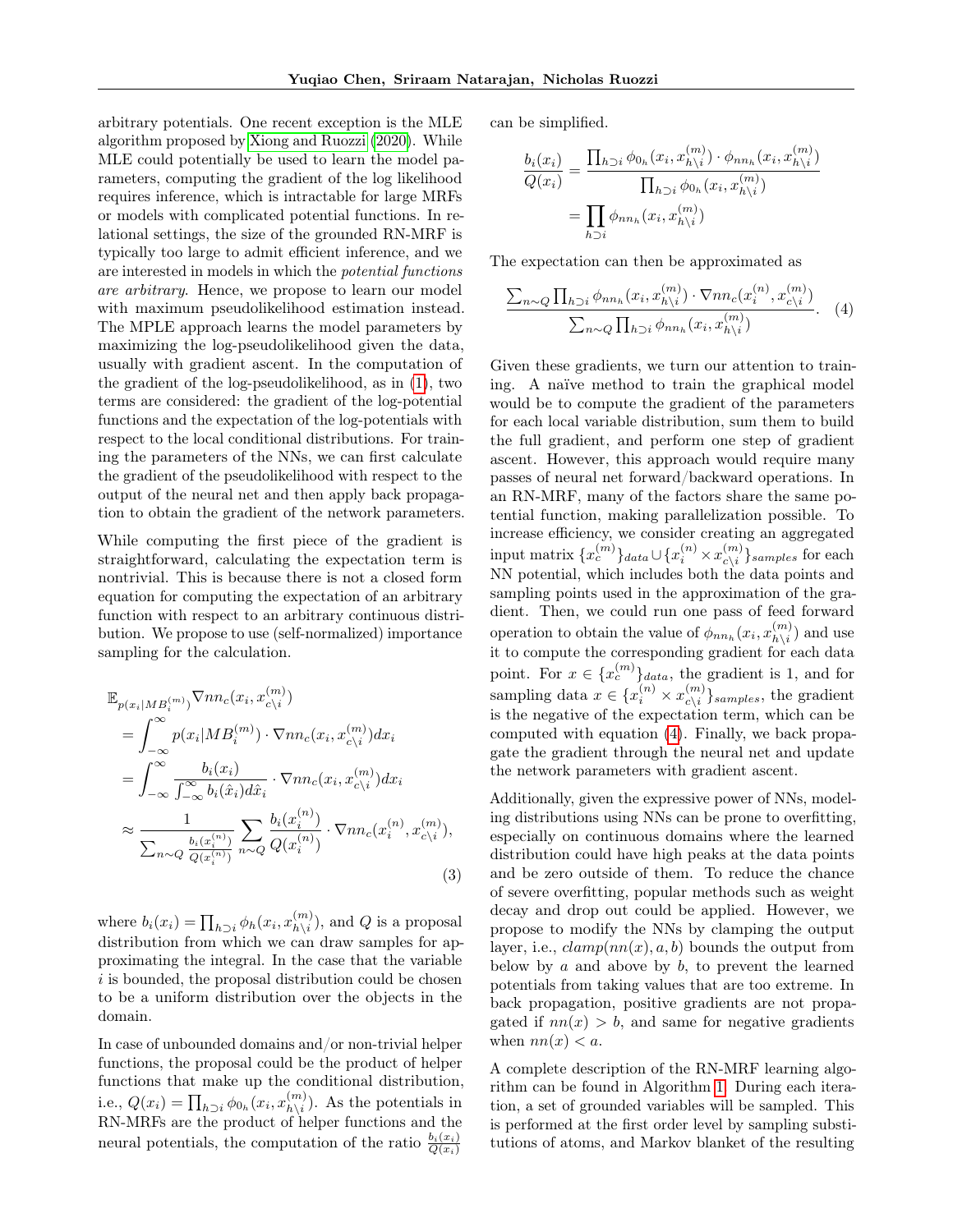#### Algorithm 1 Learning RN-MRF

- <span id="page-5-0"></span>1: Input: A RN-MRF  $F$ , set of trainable potentials Φ, and dataset M
- 2: Return: Set of learned potential functions
- 3: repeat
- 4: Uniformly draw a set of variables  $\mathcal{V}_s$  from all grounded atoms, and find their Markov Blanket.
- 5: Initialize the aggregated input matrix  $\mathcal{D}_c$  for  $\phi_c \in \Phi$
- 6: for each data frame  $m \in \mathcal{M}_s$  do 7: **for** each variable  $i \in \mathcal{V}_s$  **do** 8: Let proposal  $Q(x_i) = \prod_{h \supset i} \phi_{0_h}(x_i, x_{h \setminus i}^{(m)})$  $\binom{m}{h\setminus i}$ 9: Sample N number of  $x_i^{(n)} \sim Q$ 10: **for** each  $\phi_c$  where  $c \supset i$  **do** 11: Add sample  $x_c^{(m)}$  to  $\mathcal{D}_c$ 12: Add samples  $x_i^{(n)} \times x_{c \backslash i}^{(m)}$  $_{c\backslash i}^{(m)}$  to  $\mathcal{D}_c$ 13: end for 14: end for 15: end for 16: Run forward pass for each  $\phi_c \in \Phi$  with data  $\mathcal{D}_c$ 17: Compute the gradient w.r.t the neural network output 18: Run back propagation for each  $\phi_c \in \Phi$ 19: Update each  $\theta_c$  with gradient ascent 20: until Convergence

grounded variables can be also grounded through unification. After that, the aggregated data is computed, followed by a forward pass of the neural nets. The gradient of the log pseudo likelihood w.r.t. the output of the neural net is computed and back propagated through the whole network. Finally, parameters are updated using standard gradient ascent.

#### 6 Experiments

We now present empirical evidence of the flexibility of RN-MRFs by considering different tasks/data domains. We try to answer the following questions with empirical validation.

- Q1: Do RN-MRFs provide an effective data representation in continuous or hybrid domains?
- Q2: How well do the neural potentials model complicated (high dimensional and multi-modal) dependencies?
- Q3: Can human knowledge be easily incorporated to improve performance?

We selected several different problem domains: image denoising with multi-modal noise, digit deduction on MNIST images with synthetic rules, and relational



<span id="page-5-1"></span>Figure 1: Sample outputs of different models on a image denoising task, where noise are following multi-modal distribution.

object mapping with human knowledge. For each experiment, we use different baselines according to the domain, including Gaussian and/or Categorical Gaussian models, Neural CRF [\(Do and Artieres, 2010\)](#page-8-6), and expert/hand-created models, such as hybrid MLNs [\(Wang and Domingos, 2008\)](#page-9-12). Notice that we do not compare against carefully engineered method that work on specific tasks as the goal is to show the generalized effectiveness of RN-MRF across variety of domains.

We report the  $\ell_1$  and  $\ell_2$  error of MAP predictions for continuous domains and the MAP prediction accuracy rate and F1 score for discrete domains. For continuous and hybrid domain inference, we use expectation particle belief propagation (EPBP) [\(Lienart](#page-8-9) [et al., 2015\)](#page-8-9), which use sample points for approximating the continuous BP messages with a dynamic Gaussian proposal. All algorithms were run on a single core of a machine with a 2.2 GHz Intel Core i7-8750H CPU and 16 GB of memory, and were implemented in Python3.6 and source code is available via an anonymous repository [https://github.com/](https://github.com/leodd/Relational-Neural-MRF) [leodd/Relational-Neural-MRF](https://github.com/leodd/Relational-Neural-MRF).

#### 6.1 Image Denoising

In this experiment, we showcase the application of our RN-MRF model on image domains with a simple image denoising task, e.g., an image has been corrupted with Gaussian mixture noise, which requires the model to learn the relationship between neighboring pixels and observations. The reason that we choose this domain is threefold: (1) while at the outset, this domain appears propositional, the inherent grid structure allows a relational model to effectively model this task; (2) variables are naturally continuous in this domain; and (3) the optimal potential functions cannot be easily represented with a simple distribution, e.g., a Gaussian distribution. For this task, the dataset was created by adding multi-modal noise, generated by a mixture of Gaussian distribution  $0.5 \cdot \mathcal{N}(0.1, 0.0025) + 0.5 \cdot \mathcal{N}(-0.1, 0.0025)$ , to 90, 300 x 400 images and 6, 50 x 50 synthetic images.

We consider a grid structured MRF/CRF, with one layer of random variables for the input noisy image and one layer of random variables modeling the original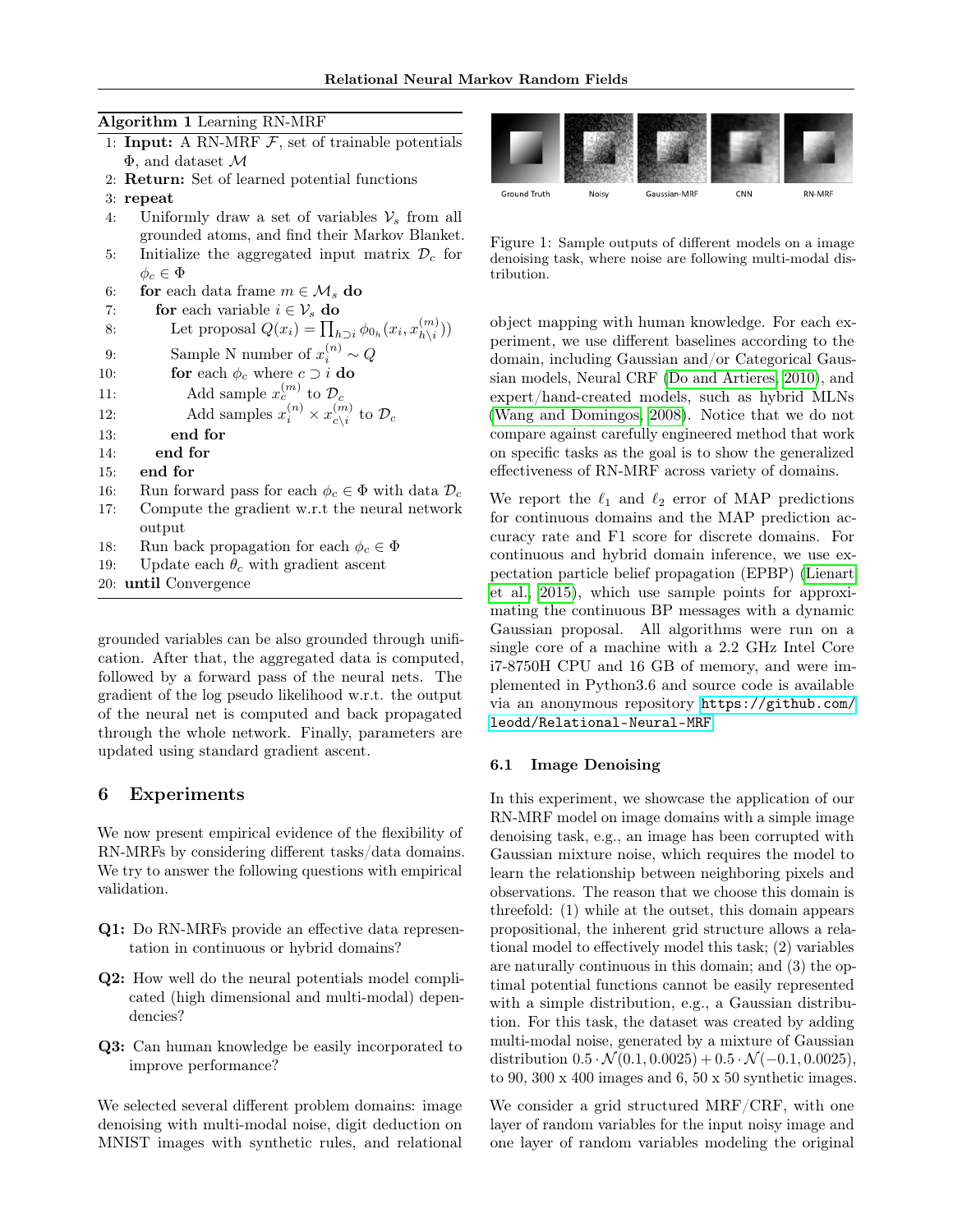| Model                       | $\ell_1$ Error     | $\ell_2$ Error   |
|-----------------------------|--------------------|------------------|
| Gaussian-MRF                | $186.14 \pm 7.26$  | $18.97 \pm 1.47$ |
| <b>CNN</b>                  | $120.33 \pm 13.70$ | $12.86 \pm 3.33$ |
| $RN-MRF$ (no Helper & FM)   | $58.55 \pm 5.89$   | $3.07 \pm 0.89$  |
| RN-MRF(with only FM)        | $94.28 \pm 17.12$  | $7.70 \pm 1.98$  |
| $RN-MRF$ (with Helper & FM) | $99.97 \pm 20.09$  | $7.81 \pm 2.47$  |

<span id="page-6-0"></span>Table 1: Comparison of different models on the image denoising task.

image. We model two types of dependencies  $- (1)$  a dependency that connects the noisy observation with the corresponding random variable in the original image, and (2) a pairwise dependency between two random variables that correspond to neighboring pixels in the original image. To represent these dependencies, we define an RN-MRF as in [\(2\)](#page-3-0). Both the potentials are modeled with linear Gaussian helper function and with the feature mapping (FM)  $|x_1 - x_2|$ . Both neural net potentials  $\phi_{nn1}$  and  $\phi_{nn2}$  have two hidden layers, with 64 neurons for the first layer and 32 neurons for the second layer.

To investigate the modeling power of RN-MRF, we compare our model with Gaussian-MRFs, which have potential functions of the form  $\exp(.5(x-\mu)\Sigma(x-\mu)^T)$ where the mean vector  $\mu$  and covariance matrix  $\Sigma$  are learnable parameters, and with convolutional neural networks with 3 convolution layers (conv1: 32 channels, conv2: 16 channels, conv3: 1 channels, each has kernel size 3). Additionally, we also evaluate the RN-MRF model both with and without a linear Gaussian helper function and without both the feature mapping and the helper function.

All models were trained using PMLE with the Adam optimizer for 1500 training iterations (until convergence). For each iteration, the algorithm randomly samples 100 variables for computing the aggregated input matrix, and approximates the expectation term with 20 sampling points. For inference, we used EPBP with a Gaussian proposal distribution and approximate the messages with 50 sampling points. We report the average image  $\ell_1$  and  $\ell_2$  error.

Figure [1](#page-5-1) visualizes the performance of the different approaches on sample test data points. CNN produces blurry result because it does not model the relationship between neighboring pixels explicitly. Gaussian MRF produces noisy results as the Gaussian function fails to fully capture multi-modal dependency between the ground truth pixel and the observation. With neural potential functions, our RN-MRF model was able to model the complicated relationship, leading to successful recovery. Similar conclusions can be obtained by inspecting the  $\ell_1$  and  $\ell_2$  errors on the test set, see Table [1.](#page-6-0) This suggests that the RN-MRF framework is effective at learning dependency between continuous variables (Q1).

It can be observed that RN-MRF with Feature Mapping produces a less accurate result as compared to RN-MRF without any assumption embedded. As shown in the supplementary material, resulting images of RN-MRF(with FM) are visually similar to the one without assumption, but with a slightly different tune. This is likely due to the assumption enforced by feature mapping, which suggests pixels with different gray scale share the same distribution. However, due to how data were generated, the pixel value is clipped to  $[0, 1]$  when noise is added, so the darkest and brightest pixels will have higher probability. This shows that even without careful tuning, our learning algorithm and neural potentials are able to perform well  $(Q2)$ . Also, notice that RN-MRF (with FM & Helper) has similar result as RN-MRF (with FM), because the helper function only helps sampling, which does not have much impact in this task where continuous domain is bounded. It is important to note that although having helper functions might not result in better performance in bounded domains, it is necessary for both the inference and learning algorithm to function properly in unbounded domains.

#### 6.2 Digit Deduction

To showcase the usability and the ability of our model in combining neural networks with relational logic rules, we perform a toy digit deduction task on a synthetic time conversion dataset based on MNIST dataset. In this task, we consider a digit prediction task given four MNIST images associated with a set of relational rules. The first image and second image constitute UTC time  $T_1 \in \{0, ..., 23\}$ , and third and fourth image form the local time T2. Given the local time zone  $Z \in \{-11, ..., +0, ..., +12\}$ , we enforced a relationship among these images. To model this task, we create the following RN-MRF.

 $U$  :  $\phi_{cnn}(Imq, D)$  $U : \phi_{mln1}(T_1 = 10 * D_1 + D_2)$  st.  $D_1$  and  $D_2$  form  $T_1$  $U : \phi_{mln2}((T_1+Z)\%24=T_2).$ 

The neural potential  $\phi_{cnn}$  is a convolutional neural network with 2 convolution layers and 2 linear layers (conv1: 8 channels, conv2: 3 channels, both with kernel size 3, fc1: 64 neurons, fc2: 10 neurons), which models the distribution of the actual digit given the image. Potentials  $\phi_{mln1}$  and  $\phi_{mln2}$  model the rules converting digit to time and converting UTC time to local time given the time zone. For the training data and testing, we generate 1000 triples of  $T_1$ ,  $T_2$  and Z randomly. Images were randomly picked from the MNIST dataset to form  $T_1$  and  $T_2$ . For prediction, both images and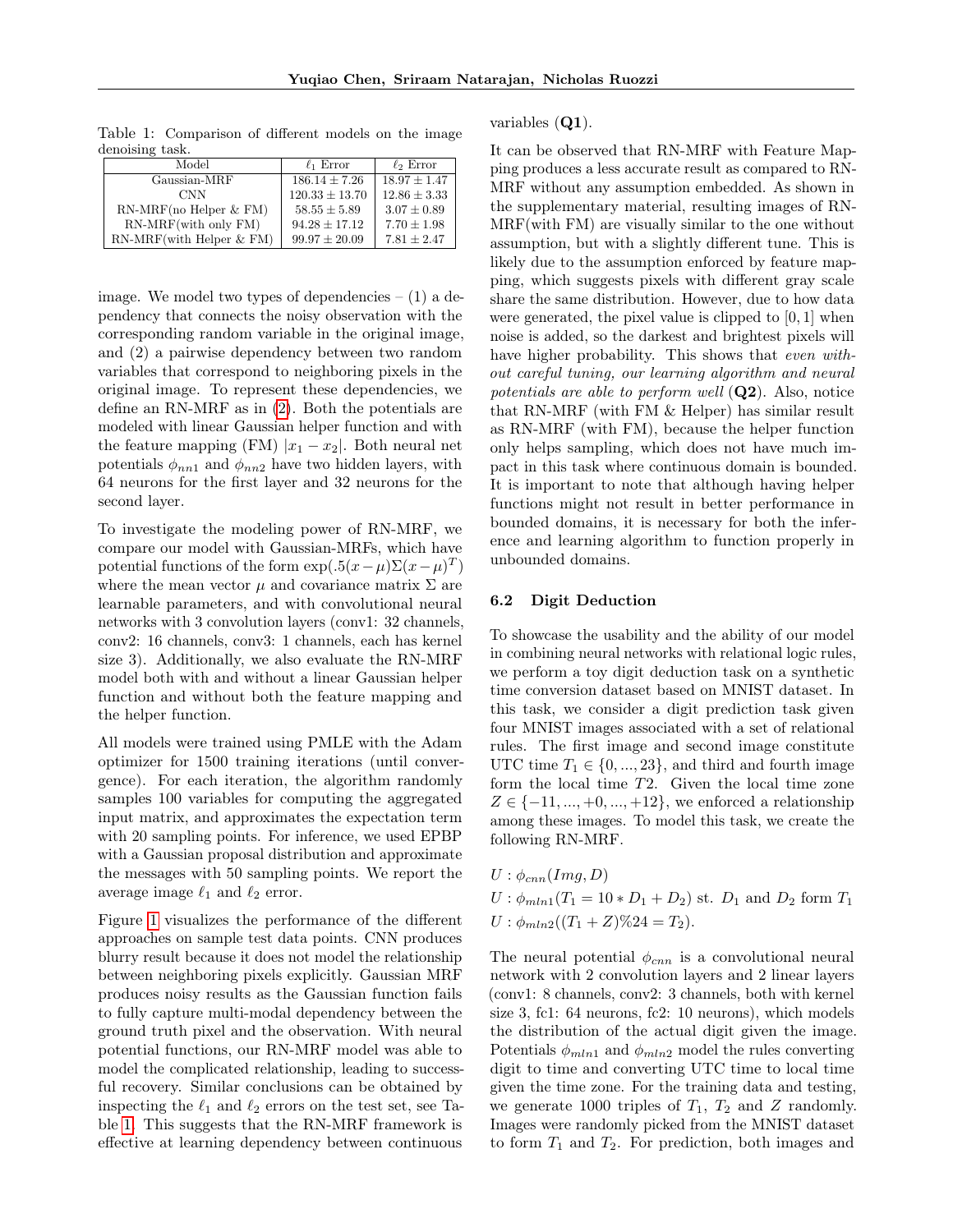| Model                     | Digit Accuracy    | Time Accuracy     |
|---------------------------|-------------------|-------------------|
| CNN                       | $0.925 \pm 0.007$ | N/A               |
| RN-MRF(with MLN)          | $0.970 \pm 0.006$ | $0.945 \pm 0.009$ |
| RN-MRF $(\phi_{nn}$ only) | $0.925 \pm 0.009$ | $0.045 \pm 0.006$ |

<span id="page-7-0"></span>Table 2: Comparison of different models on the digit deduction task.

the time zone are given. Digits and time will be predicted by MAP inference with EPBP. We compare the prediction accuracy of RN-MRF model with a neural net counterpart without rules embedded.

As Table [2](#page-7-0) shows, RN-MRF with MLN rules produces a more accurate result compared with the CNN, which does not include the additional constraint – showing the importance of adding human knowledge. We also tried modeling the aforementioned constraints with neural potentials. However, the result is similar to the plain CNN. This is likely a result of the limited training data; we only have 1000 data points for modeling the time conversion relation, which has 24<sup>3</sup> possible states. The addition of logical rules in RN-MRF helps to regularize and compensate for the lack of data  $(Q3)$ .

#### 6.3 Robot Mapping

To investigate the power of RN-MRF in modeling hybrid relational data and the usefulness of using a weighted logic model to capture human knowledge, we consider a real-world relational robotic map building domain [\(Limketkai et al., 2005\)](#page-8-10), where the goal is to build a labeled object map of indoor spaces from a set of laser range-scanned line segments defined by their endpoint coordinates. In this experiment, the laser scanned data are corridor maps from the Radish robotics data set repository. Each line segment can be mapped to one of three different types of objects {'Wall', 'Door', 'Other'}. The ground truth labeling, constructed by hand, is given in the dataset. Similar to [Wang and Domingos](#page-9-12) [\(2008\)](#page-9-12), we pre-process the endpoint data by computing the segments' length, depth, and angle, which are considered as evidence. The pre-processing step will make it easier for us to come up with meaning logical rules. We also include the neighbor predicate used by [Wang and Domingos](#page-9-12) [\(2008\)](#page-9-12):  $neighbor(s_1, s_2)$  is true if the minimum endpoint distance between segment  $s_1$  and  $s_2$  is under a specified threshold.

We chose this domain for several reasons: (1) it is relational and has both continuous and discrete features, (2) some relationships between features can be encoded in the form of logical language while some relationships are more complicated and can be represented with neural potentials and (3) the training data size is small – adding human knowledge/domain expertise should help to prevent overfitting. To predict the segment type, we define the following RN-MRF.

$$
U: \phi_{nn1}(length(S), depth(S), angle(S), type(S))
$$
  
\n
$$
U: \phi_{nn2}(depth(S_1) - depth(S_2), type(S_1), type(S_2))
$$
  
\n
$$
U: \phi_{mln1}(angle(S) > 30^\circ \Rightarrow type(S)! = 'W')
$$
  
\n
$$
U: \phi_{mln2}(angle(S) > 89^\circ \Rightarrow type(S) = 'O')
$$
  
\n
$$
U: \phi_{mln3}(type(S_1) = 'D' \Rightarrow type(S_2)! = 'D')
$$
  
\n
$$
st. nb(S_1, S_2)
$$

Neural potential nn1 models the local relationship among the length, depth, angle, and type, which in principle would be sufficient on its own. The type of a segment can also be predicted given the type of its neighbor and their depth difference; this relationship is modeled by nn2. For example, a door object is usually "deeper" than wall objects. If a segment is a wall and has a higher depth value than its neighbor, then its neighbor has higher probability to be a door object. We also include three MLN potentials. The first suggests that if the angle of a segment is larger than 30◦ , then it is likely not a wall object. Similarly, the second formula implies that a segment is of type 'Other' if its angle is larger than 89°. Finally,  $mln3$  encodes the knowledge that neighboring segments are both not likely to be door objects.

We compare RN-MRFs with Categorical Gaussian MRFs, hybrid MLNs [\(Wang and Domingos, 2008\)](#page-9-12), and Neural CRFs [\(Do and Artieres, 2010\)](#page-8-6). For hybrid MLNs, we use the HMLN constructed by [Wang and](#page-9-12) [Domingos](#page-9-12) [\(2008\)](#page-9-12). For CG MRFs and Neural CRFs, we use the grounded graph defined by the above RN-MRF, which could be considered as a CRF model if the length, depth, and angle of all segments are given. To make the comparison between RN-MRFs and these discriminative models fair, we also train our model conditionally and report the result as RN-CRF. Additionally, in order to show the effect of MLN potentials, we include the model both with and without MLN rules. For all potentials that involve a neural network, the neural model is set to a fully connected network with 2 hidden layers (64 and 32 neurons, ReLU activation).

The dataset consists of 5 distinct laser-scanned maps. For each map, both the endpoint coordinates and relational predicates are provided. In our experiment, we evaluate all models and algorithms using leave-one-out cross validation. All models are trained with PMLE (3000 iterations, 30 sampling points) and tested with EPBP (20 sampling points). The results are shown in Table [3.](#page-8-11)

RN-MRF and RN-CRF perform similarly to Neural CRF, which is likely the result of their somewhat similar reliance on neural networks in the construction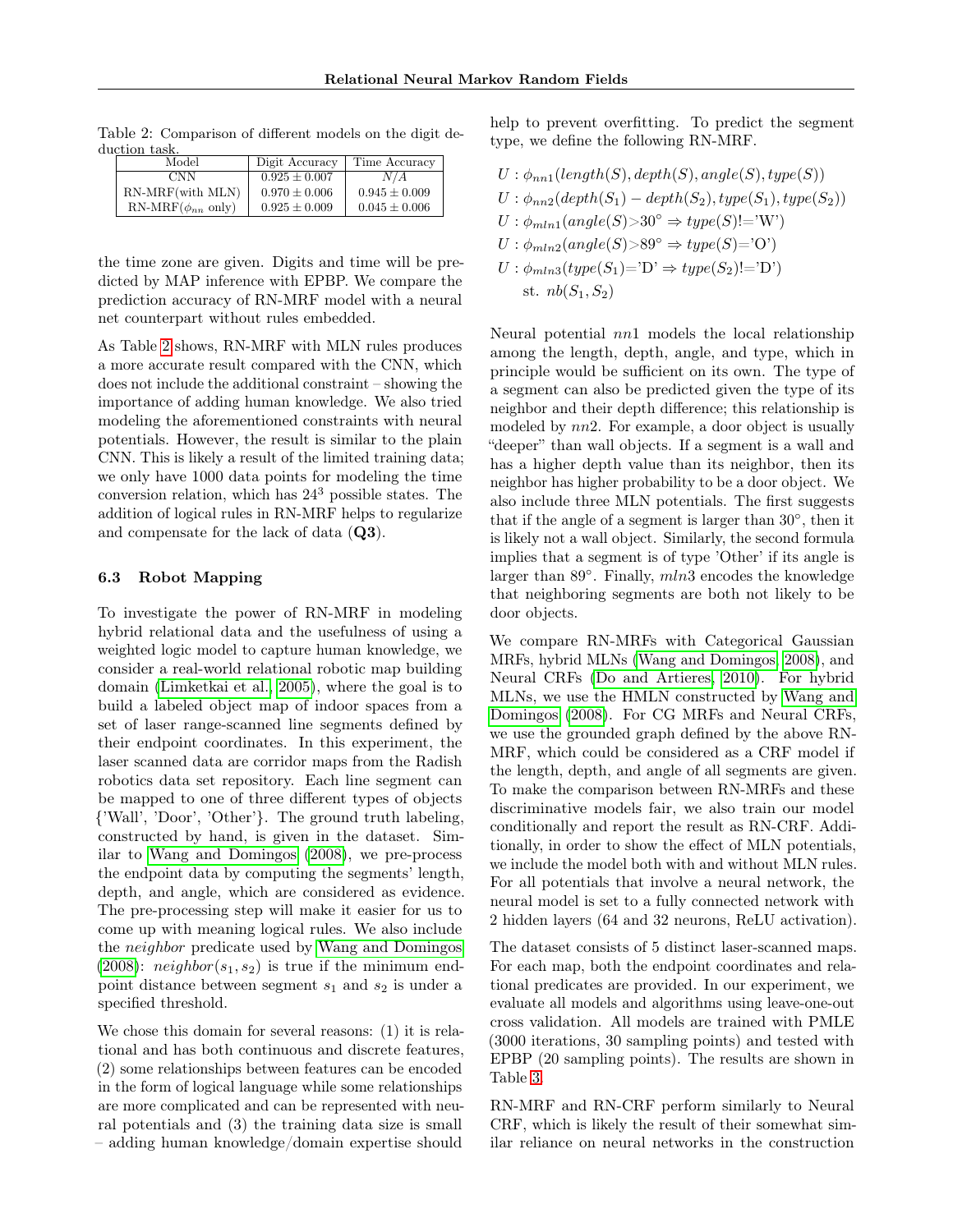<span id="page-8-11"></span>Table 3: Comparison on the robot mapping task.

| Model            | Accuracy | F1(Wall) | F1(Door) | F1(Other) |
|------------------|----------|----------|----------|-----------|
| RN-MRF           | 0.876    | 0.944    | 0.821    | 0.809     |
| $RN-MRF(no MLN)$ | 0.852    | 0.912    | 0.807    | 0.781     |
| RN-CRF           | 0.901    | 0.945    | 0.88     | 0.836     |
| RN-CRF(no MLN)   | 0.88     | 0.935    | 0.842    | 0.812     |
| Neural-CRF       | 0.884    | 0.961    | 0.842    | 0.782     |
| $CG-MRF$         | 0.762    | 0.838    | 0.703    | 0.667     |
| Expert HMLN      | 0.761    | 0.815    | 0.807    | 0.487     |

of the potential functions. All of the neural network based methods significantly outperform Categorical Gaussian MRFs and the expert-specified hybrid MLN. One reason for the significant discrepancy is that the local features (length, depth and angle of a segment) are not well-modeled with a unimodal distribution, e.g., in the data set the length distribution of wall objects is closer to bimodal. However, both CG-MRF and HMLN use Gaussians for modeling local continuous features. This suggests that the neural potentials accurately encode this multimodality  $(Q2)$ . Also note that both RN-MRF and RN-CRF are slightly better than their counterparts without MLN rules. With the neural potentials alone, the RN-MRF appears to capture many of the most important dependencies accurately, but there are also some edge cases, which rarely appear in the dataset, that are difficult to learn. With the addition of a few simple MLN rules, the model better able to account for these dependencies  $(Q3)$ .

# 7 Discussion

We presented a general relational MRF model that seamlessly handles complex dependencies in relational and hybrid domains and allows for human knowledge to be specified as an inductive bias either in the form of priors or weighted logic rules. When modeling these complex dependencies, RN-MRFs only need to make minimal assumptions on the underlying distribution by utilizing the expressiveness of neural potential functions. In addition, we presented a maximum pseudo-likelihood learning algorithm for general relational MRF/CRF models, that performs well in the context of relational domains and can be trained efficiently. Our empirical evaluations show that the RN-MRF model can be applied to various domains and performs better than non-neural potential based modeling approaches under the same learning conditions. There are two main limitations for our proposed method: 1) The MPLE algorithm cannot learn with missing data. If a grounded atom does not have data associated with it, we can drop it and its Markov blanket during learning. In certain extreme cases, it is possible that none of the grounded atoms can be used for learning. 2) Different neural potentials might need different learning rates, which is problematic if we need to learn a large number of potentials at the same time. For future work, we plan to explore scaling up this approach to graphs with missing data or latent variables, allowing for richer human knowledge such as preferences and/or qualitative constraints and exploring the trade-offs/benefits versus neuro-symbolic learning methods.

#### Acknowledgements

This work was supported in part by the DARPA Explainable Artificial Intelligence (XAI) Program under contract number N66001-17-2-4032, by the DARPA Perceptually-enabled Task Guidance (PTG) Program under contract number HR00112220005. Sriraam Natarajan gratefully acknowledges the support of ARO award W911NF2010224.

#### References

- <span id="page-8-7"></span>J. Besag. Spatial interaction and the statistical analysis of lattice systems. Journal of the Royal Statistical Society: Series B (Methodological), 36(2):192–225, 1974.
- <span id="page-8-5"></span>R. D. S. Braz, E. Amir, and D. Roth. Lifted first-order probabilistic inference. In IJCAI, 2005.
- <span id="page-8-8"></span>J. Choi, E. Amir, and D. J. Hill. Lifted inference for relational continuous models. In Proceedings of the Twenty-Sixth Conference on Uncertainty in Artificial Intelligence (UAI), 2010.
- <span id="page-8-6"></span>T. Do and T. Artieres. Neural conditional random fields. In Y. W. Teh and M. Titterington, editors, *Proceed*ings of the Thirteenth International Conference on Artificial Intelligence and Statistics, pages 177–184. JMLR Workshop and Conference Proceedings, 2010.
- <span id="page-8-4"></span>A. Garcez and L. C. Lamb. Neurosymbolic AI: the 3rd wave. CoRR, abs/2012.05876, 2020.
- <span id="page-8-0"></span>L. Getoor and B. Taskar. Introduction to Statistical Relational Learning. MIT Press, 2007.
- <span id="page-8-1"></span>T. Khot, S. Natarajan, K. Kersting, and J. Shavlik. Learning Markov logic networks via functional gradient boosting. In ICDM, pages 320–329, 2011.
- <span id="page-8-3"></span>P. Knöbelreiter, C. Reinbacher, A. Shekhovtsov, and T. Pock. End-to-end training of hybrid cnn-crf models for stereo. In IEEE Conf. Comput. Vis. Pattern Recog., pages 1456–1465, 2017.
- <span id="page-8-9"></span>T. Lienart, Y. W. Teh, and A. Doucet. Expectation particle belief propagation. In Advances in Neural Information Processing Systems (NIPS), pages 3609– 3617, 2015.
- <span id="page-8-10"></span>B. Limketkai, L. Liao, and D. Fox. Relational object maps for mobile robots. In *IJCAI*, 2005.
- <span id="page-8-2"></span>F. Liu, C. Shen, G. Lin, and I. Reid. Learning depth from single monocular images using deep convolu-